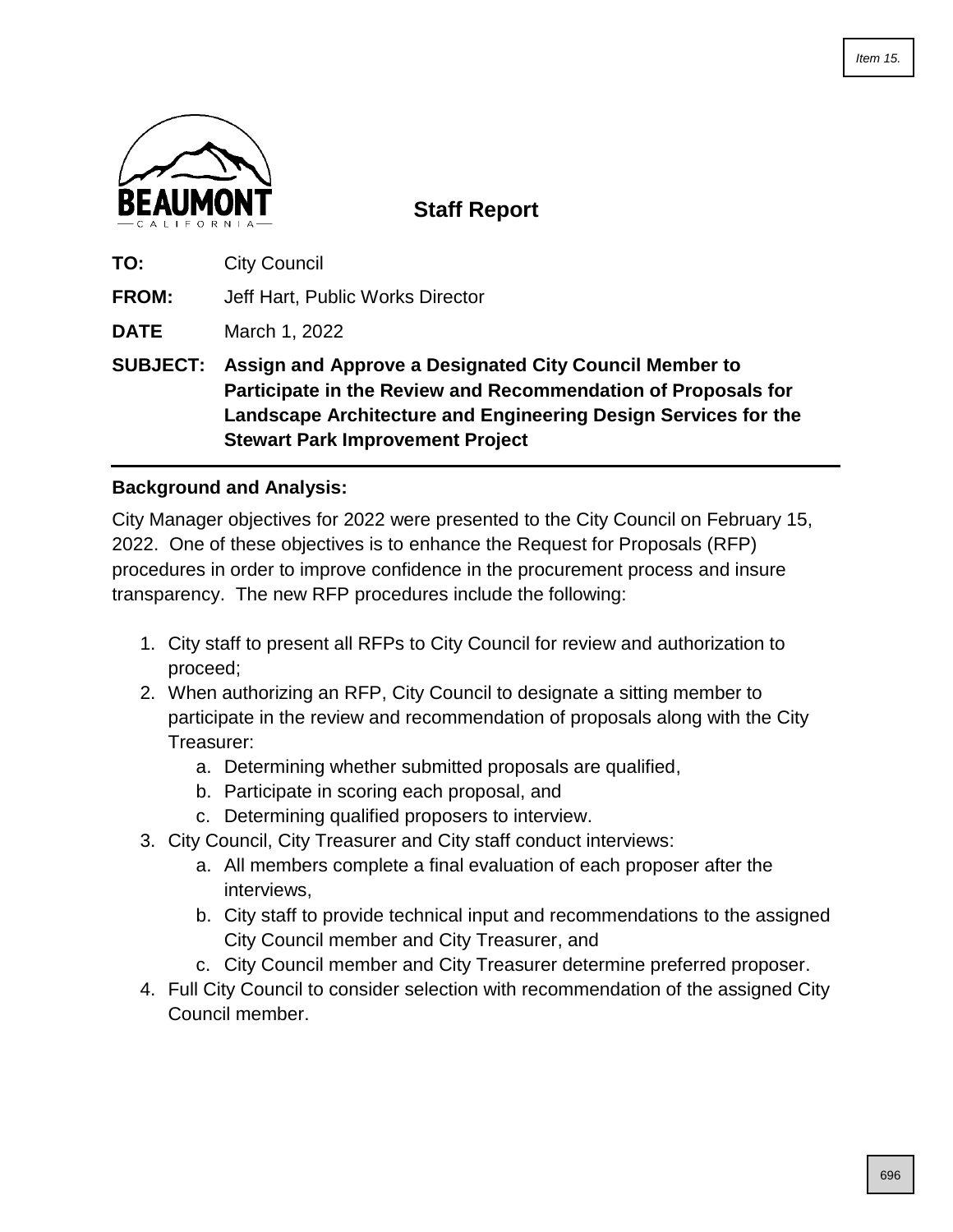# **RFP for Landscape Architecture and Engineering Design Services for the Stewart Park Improvement Project**

As part of the five-year Capital Improvement Plan (CIP), the City has approved the budget for the design of the Stewart Park Improvement Project. A RFP for landscape architecture and engineering services for Stewart Park was prepared by City staff and presented to City Council on January 18, 2022, for authorization to proceed with advertisement. The RFP was advertised on January 19, 2022, and eight (8) proposals were received on February 23, 2022. Proposals were received from the following consultants:

- 1. RHA Landscape Architects Planners, Inc.,
- 2. Placeworks,
- 3. RJM Design Group,
- 4. Albert A. Webb Associates,
- 5. DVD Landscape Architects,
- 6. In-Site Landscape Architecture, Inc.,
- 7. KTUA, and
- 8. NUVIS Landscape Architecture.

In keeping with the City Manager objectives presented on February 15, 2022, City staff is requesting the assignment of a designated City Council member to participate in the review and recommendation process for the proposals received. The preliminary timeline for the review and selection process is as follows:

| Event                                | Date                |
|--------------------------------------|---------------------|
| <b>Proposals Received</b>            | February 23, 2022   |
| Review and Scoring of Proposals      | March 2-11, 2022    |
| Interviews (if required)             | March 14 - 18, 2022 |
| <b>Final Evaluation</b>              | March 21-24, 2022   |
| Final Recommendation to City Council | April 5, 2022       |

City staff will work closely with the chosen landscape architecture and engineering design consultant to successfully complete the project design. Upon completion of the design, the City will advertise the bid documents for construction.